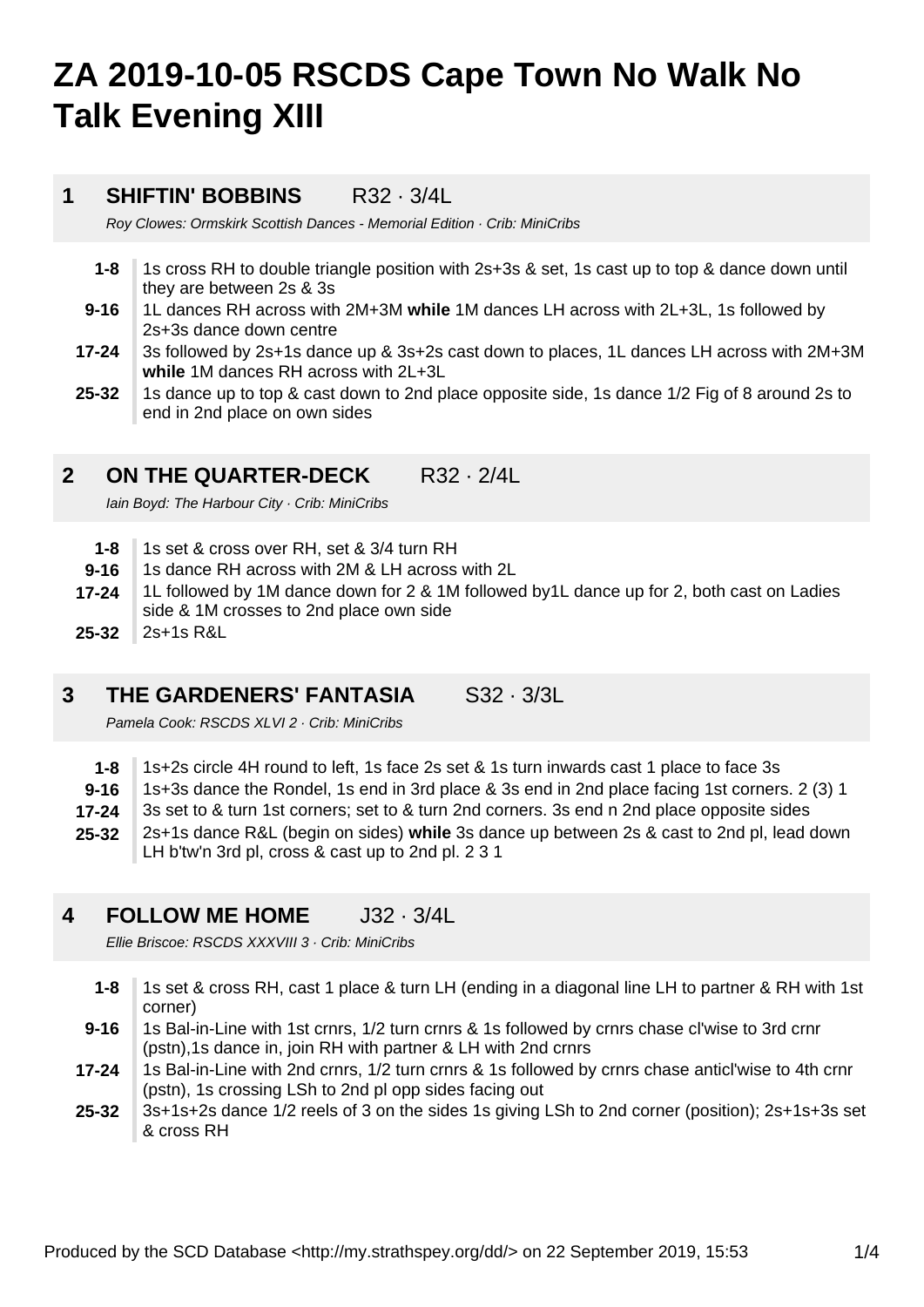### **5 THE IRISH ROVER** R32 · 3/4L

James B Cosh: Twenty Two SCD · Crib: MiniCribs

- **1-8** 1s dance down below 3s & cast up to 2nd place own sides, 1L dances RH across with 2s **while** 1M dances RH across with 3s
- **9-16** 1s dance 1/2 diagonal reel of 4 with 1st corners, 1/2 reel with 2nd corners & 1/2 turn LH in centre to face 1st corners
- **17-24** 1s dance reels of 3 across giving LSh to 1st corners ending in 2nd place own sides
- **25-32** 1s dance Diag R&L (1M crossing down & 1L crossing up to start)

### **6 12 COATES CRESCENT** S32 · 4/4L

RSCDS: RSCDS XL 5 · Crib: MiniCribs

- **1-8** All set on sides & cross RH, all set & cross back RH
- **9-16** 1s dance down to meet 4s who dance up & 1L+4L also 1M+4M dance out own sides, cast back to places & 1s lead down to 4th place (2s+3s+4s step up 15-16)
- **17-24** 3s+4s (middle couples) dance R&L
- **25-32** 2s+3s also 4s+1s dance RH across & LH back

#### **7 THE AVIATOR J32 · 3/4L**

Carola Fischer: RSCDS LII 9 · Crib: MiniCribs

- **1-8** 1s lead down, on bar 4 1M crosses partner in front & 1L followed by 1M cast up behind 4M & 3M & across into 2nd place facing 3L (2s step up 3-4)
- **9-16** 1s (1L leading) dance 1/2 alternating tandem reel with 1st corners; 1M continues reel with corners passing 3L LSh **while** 1L+3M turn LH to face 2L
- **17-24** 1s (1M leading) dance 1/2 alternating tandem reel with 2nd corners; 1L continues reel with corners passing 2L LSh **while** 1M+3L turn LH. 1s end in 2nd place opp sides, 1L facing out
- **25-32** 1s dance up, round 2s by RSh (1L behind 2M, 1M in front 2L) & 1M followed by 1L cast 1 place, across set to end in 2nd place own side (6 bars). All 3 couples set

### **8 TRIP TO TIMBER RIDGE** R32 · 3/4L

Linda Henderson: RSCDS LII 12 · Crib: MiniCribs

- **1-8** 1s turn RH, cast (2s step up) then 1L+2s & 1M+3s dance RH across. 1s end facing 1st corners
- **9-16** 1s dance Corner Pass+Turn with 1st corners, pass RSh & repeat with 2nd corners. 1s pull back RSh to end BtoB in centre facing opp sides
- **17-24** 2s+1s+3s dance Double Triangles. Bars 23-24 1s petronella turn to 2nd place own sides
- **25-32** 2s+1s+3s circle 6H round and back

#### **9 MISS MCBURNIE'S WEDDING** S32 · 3/3L

Andrew Hodgson: Forty Years On - Pretoria Branch · Crib: MiniCribs

- **1-8** 2s followed by 1s lead down & back to places
- **9-16** 1M+2M & 1L+2L Set+Link, 1s set advancing & turn 2H
- **17-24** 1s+3s dance the Knot
- **25-32** 1s dance up, turn 2H twice & dance back to 3rd place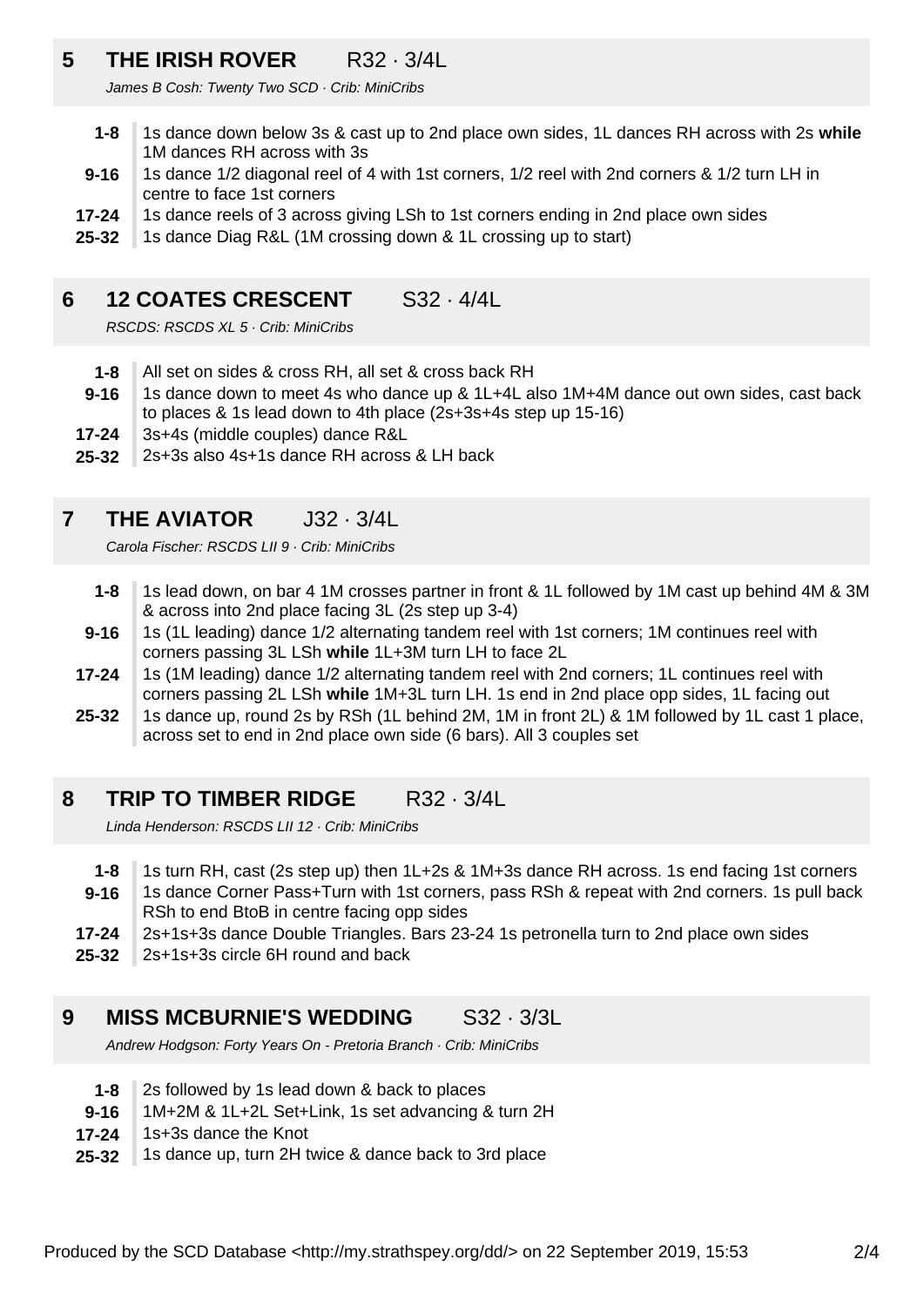### **10 ABBOTSFORD LASSIES** R32 · 4S

Charlie Inglis: Montréal 60th Anniversary · Crib: MiniCribs

- **1-8** 1s+3s set & change places RH (up/down), dance clockwise round the outside of the set back to places (ending in partner's place).
- **9-16** 2s+4s repeat
- **17-24** 1L+2M & 3L+4M (taking nearer hands) Adv+Ret diagonally, 2L+3M & 4L+1M repeat
- **25-32** All circle 8H round & back ending with Men in original places with new partner

### **11 DANCE: MCGREGOR STRATHSPEY (S32. 3/4L GILMOUR)**

- 1 4 1s and 2s RH X
- 5 8 2s and 3s LH X

9 -16 2s dance reels of 3 on the side, 2M going down giving LSh to 3M, 2L dancing up giving RSh to 1L.

17 - 24 2s and 3s dance the 'Littlecroft' Formation Bars  $1 - 2$ : 2s and 3s set Bars  $3 - 4$ : 2s and 3s petronella in tandem Bars  $5 - 6$ : 2s and 3s change places RH with partner up and down the set Bars 7 - 8: 3s and 2s petronella tandem back to own sides

25 - 32 All dance a 3 couple Knot

### **12 MAIRI'S WEDDING** R40 · 3/4L

James B Cosh: Twenty Two SCD · Crib: MiniCribs

- **1-8** 1s turn RH & cast to 2nd place, 1s turn LH to face 1st corners
- **9-16** 1s dance 1/2 diagonal reel of 4 with 1st corners, 1s dance 1/2 diagonal reel with 2nd corners
- **17-24** 1s dance 1/2 diagonal reel with 3rd corner (pstns), 1/2 diagonal reel with 4th corner (pstns)
- **25-32** 1s dance reel of 3 across (Lady with 2s, Man with 3s - LSh to 1st corner)
- **33-40** 2s+1s+3s circle 6H round & back

#### **13 J. B. MILNE** R32 · 3/4L

Hugh Foss: Angus Fitchet Scottish Dance Album · Crib: MiniCribs

- **1-8** 1M+2L set advancing & turn RH, 1L+2M set advancing & turn RH
- **9-16** 1s set to each other & turn 2H, cast to 2nd place & Petronella turn to Lady between 2s & Man between 3s
- **17-24** 1s set & 3/4 turn RH **while** 2s+3s change places RH on sides & set, 1s repeat but 2s & 3s cross RH & set
- **25-32** 1s set & change places RH **while** 2s+3s change places RH on sides & set, 1s cast round corner to 2nd pl own sides as 2s+3s cross RH & all set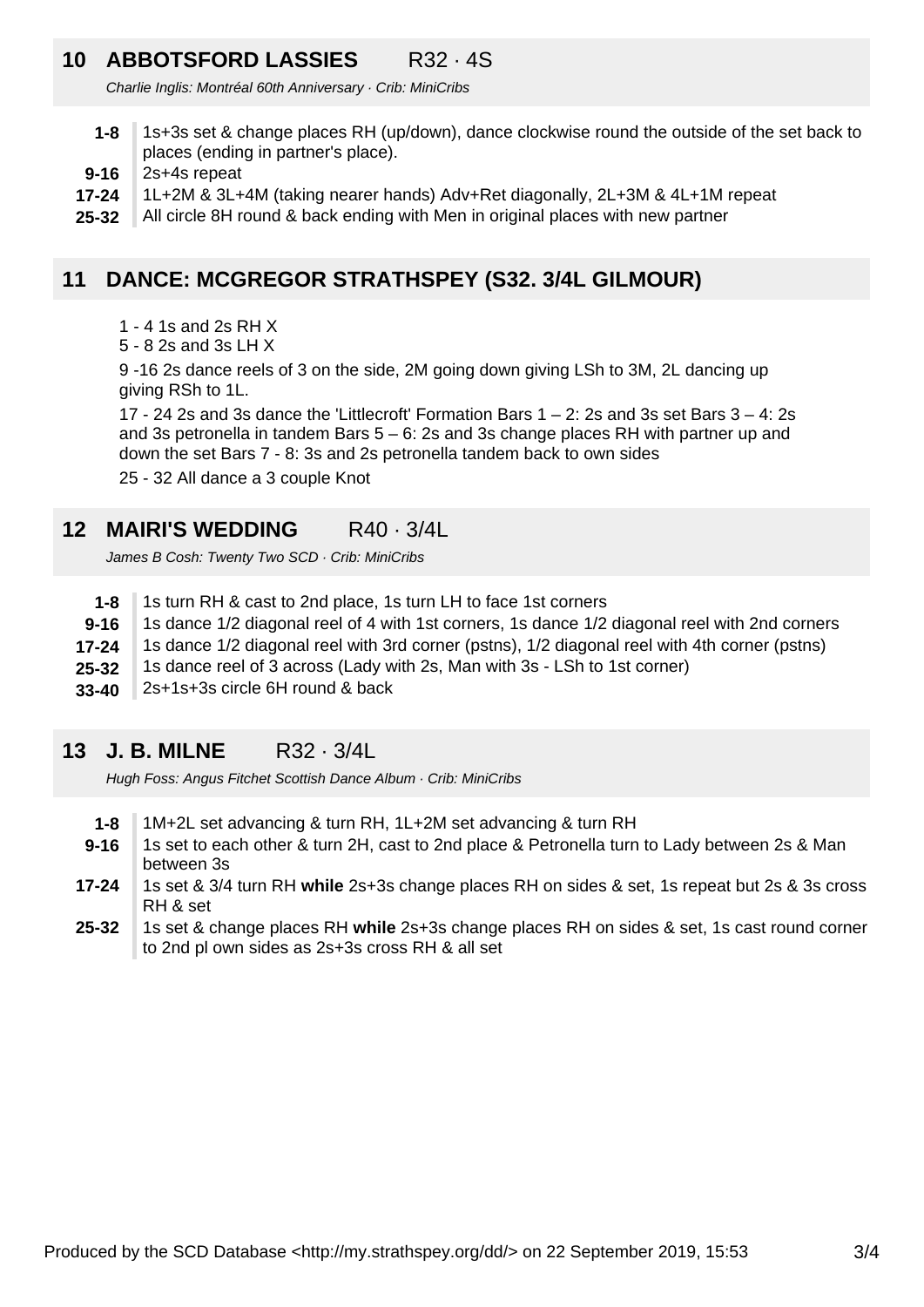### **14 SHIP O' GRACE** S40 · 4/4L

Jean McAdam: Lifeboat Dances · Crib: MiniCribs

- **1-8** 1s dance down the middle & back up on own sides
- **9-16** All dance a Grand Chain
- **17-24** 1s+2s & 3s+4s set & dance RH across 1/2 way, set & dance LH across back to places, 1s facing down, 2s+3s+4s face up

### Authentic version

- **25-32** 1s make arch & dance down 1 place 2s dance under & up, repeat with 3s then 4s then 4s+1s turn LH
- **33-40** 1s & 4s lead up to top, 1s casting to 4th place & 4s casting to 3rd place

Popular variation

- **25-32** 1s dance set advancing to right & in to 2nd place as 2s dance out to their right & up to 1st place, repeat with 3s then 4s, all turn RH
- **33-40** 1s lead up to top followed by 4s+3s+2s (who start by dancing down to follow 1s) & cast back to places. 2 3 4 1

### **15 THE LUCKENBOOTH BROOCH** J32 · 3/4L

John Bowie Dickson: Reels and Wheels (CD booklet) · Crib: MiniCribs

- **1-8** 1s in prom hold (Lady on Man's left) dance reel of 3 with 2s (RSh to 2M) & end facing 3M
- **9-16** 1s dance reel with 3s (RSh to 3M) ending with 1s dancing across to Men's side
- **17-24** 1M casts up & 1L dn into centre & dance out Ladies side, 1M cast up & 1L dn to end 1M b'tw'n 2s facing dn & 1L+3s face up as 2s+3s dance R&L
- **25-32** 2s+1s+3s set twice, 1s turn RH 1.3/4 times to 2nd places